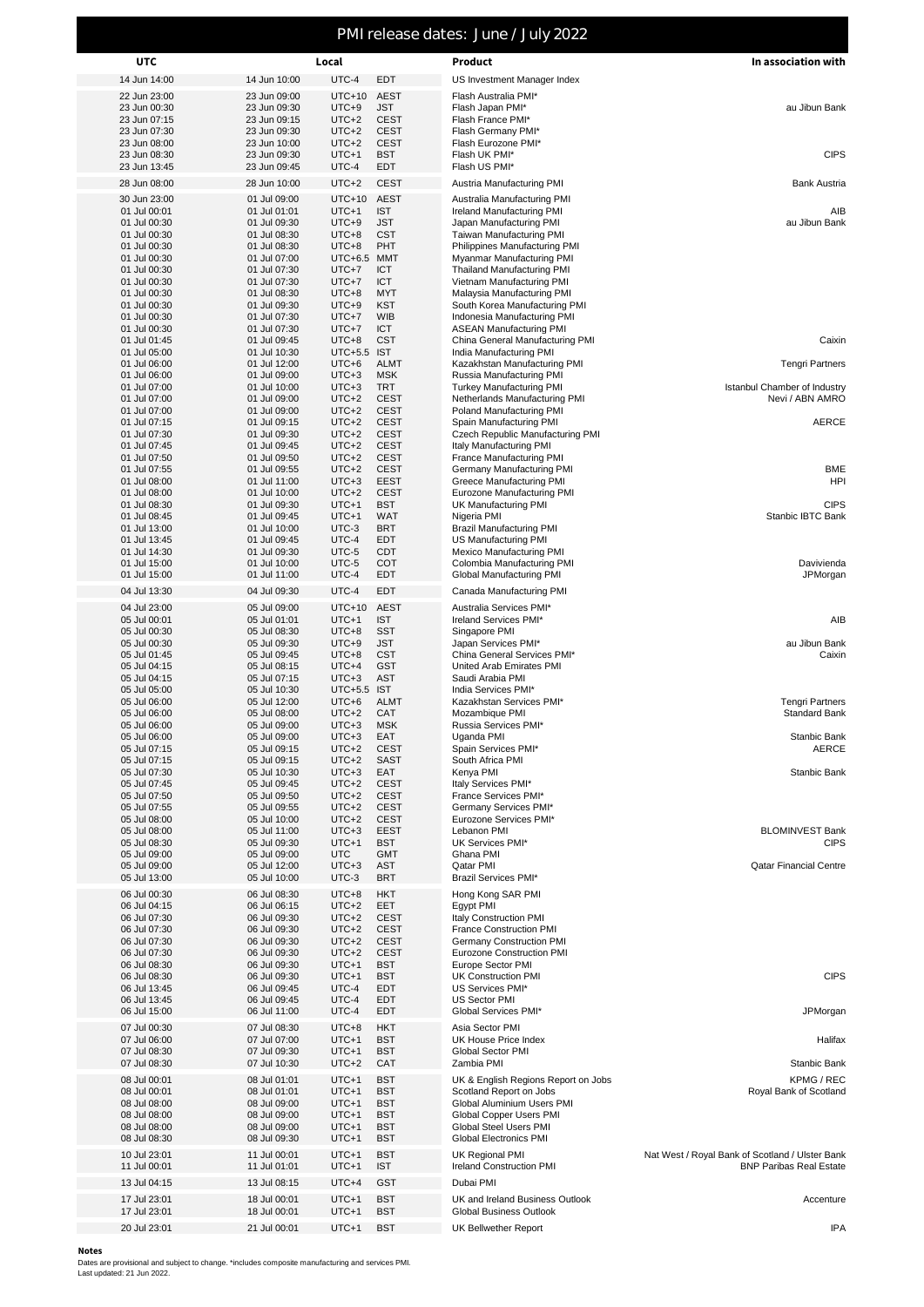## PMI release dates: July / August 2022

| <b>UTC</b>                   |                              | Local                  |                            | Product                                                         | In association with                             |  |  |
|------------------------------|------------------------------|------------------------|----------------------------|-----------------------------------------------------------------|-------------------------------------------------|--|--|
| 12 Jul 14:00                 | 12 Jul 10:00                 | UTC-4                  | EDT                        | US Investment Manager Index                                     |                                                 |  |  |
| 21 Jul 23:00                 | 22 Jul 09:00                 | $UTC+10$               | <b>AEST</b>                | Flash Australia PMI*                                            |                                                 |  |  |
| 22 Jul 00:30<br>22 Jul 07:15 | 22 Jul 09:30<br>22 Jul 09:15 | $UTC+9$<br>$UTC+2$     | <b>JST</b><br><b>CEST</b>  | Flash Japan PMI*<br>Flash France PMI*                           | au Jibun Bank                                   |  |  |
| 22 Jul 07:30                 | 22 Jul 09:30                 | $UTC+2$                | <b>CEST</b>                | Flash Germany PMI*                                              |                                                 |  |  |
| 22 Jul 08:00                 | 22 Jul 10:00                 | $UTC+2$                | <b>CEST</b>                | Flash Eurozone PMI*                                             |                                                 |  |  |
| 22 Jul 08:30<br>22 Jul 13:45 | 22 Jul 09:30<br>22 Jul 09:45 | UTC+1<br>UTC-4         | <b>BST</b><br>EDT          | Flash UK PMI*<br>Flash US PMI*                                  | <b>CIPS</b>                                     |  |  |
| 27 Jul 08:00                 | 27 Jul 10:00                 | $UTC+2$                | <b>CEST</b>                | Austria Manufacturing PMI                                       | <b>Bank Austria</b>                             |  |  |
| 31 Jul 23:00                 | 01 Aug 09:00                 | $UTC+10$               | <b>AEST</b>                |                                                                 |                                                 |  |  |
| 01 Aug 00:30                 | 01 Aug 09:30                 | $UTC+9$                | <b>JST</b>                 | Australia Manufacturing PMI<br>Japan Manufacturing PMI          | au Jibun Bank                                   |  |  |
| 01 Aug 00:30                 | 01 Aug 08:30                 | $UTC+8$                | <b>CST</b>                 | Taiwan Manufacturing PMI                                        |                                                 |  |  |
| 01 Aug 00:30                 | 01 Aug 08:30                 | $UTC+8$                | PHT                        | Philippines Manufacturing PMI                                   |                                                 |  |  |
| 01 Aug 00:30<br>01 Aug 00:30 | 01 Aug 07:00<br>01 Aug 07:30 | UTC+6.5 MMT<br>UTC+7   | ICT                        | Myanmar Manufacturing PMI<br>Thailand Manufacturing PMI         |                                                 |  |  |
| 01 Aug 00:30                 | 01 Aug 07:30                 | UTC+7                  | ICT                        | Vietnam Manufacturing PMI                                       |                                                 |  |  |
| 01 Aug 00:30                 | 01 Aug 08:30                 | $UTC+8$                | <b>MYT</b>                 | Malaysia Manufacturing PMI                                      |                                                 |  |  |
| 01 Aug 00:30<br>01 Aug 00:30 | 01 Aug 09:30<br>01 Aug 07:30 | UTC+9<br>UTC+7         | KST<br><b>WIB</b>          | South Korea Manufacturing PMI<br>Indonesia Manufacturing PMI    |                                                 |  |  |
| 01 Aug 00:30                 | 01 Aug 07:30                 | UTC+7                  | ICT                        | <b>ASEAN Manufacturing PMI</b>                                  |                                                 |  |  |
| 01 Aug 01:45                 | 01 Aug 09:45                 | $UTC+8$                | <b>CST</b>                 | China General Manufacturing PMI                                 | Caixin                                          |  |  |
| 01 Aug 05:00                 | 01 Aug 10:30                 | UTC+5.5 IST            |                            | India Manufacturing PMI                                         |                                                 |  |  |
| 01 Aug 06:00<br>01 Aug 06:00 | 01 Aug 12:00<br>01 Aug 09:00 | $UTC+6$<br>$UTC+3$     | <b>ALMT</b><br><b>MSK</b>  | Kazakhstan Manufacturing PMI<br>Russia Manufacturing PMI        | <b>Tengri Partners</b>                          |  |  |
| 01 Aug 07:00                 | 01 Aug 10:00                 | $UTC+3$                | <b>TRT</b>                 | <b>Turkey Manufacturing PMI</b>                                 | Istanbul Chamber of Industry                    |  |  |
| 01 Aug 07:00                 | 01 Aug 09:00                 | $UTC+2$                | <b>CEST</b>                | Netherlands Manufacturing PMI                                   | Nevi / ABN AMRO                                 |  |  |
| 01 Aug 07:00<br>01 Aug 07:15 | 01 Aug 09:00<br>01 Aug 09:15 | $UTC+2$<br>$UTC+2$     | <b>CEST</b><br><b>CEST</b> | Poland Manufacturing PMI<br>Spain Manufacturing PMI             | <b>AERCE</b>                                    |  |  |
| 01 Aug 07:30                 | 01 Aug 09:30                 | $UTC+2$                | <b>CEST</b>                | Czech Republic Manufacturing PMI                                |                                                 |  |  |
| 01 Aug 07:45                 | 01 Aug 09:45                 | $UTC+2$                | <b>CEST</b>                | Italy Manufacturing PMI                                         |                                                 |  |  |
| 01 Aug 07:50                 | 01 Aug 09:50                 | $UTC+2$                | <b>CEST</b>                | France Manufacturing PMI                                        |                                                 |  |  |
| 01 Aug 07:55<br>01 Aug 08:00 | 01 Aug 09:55<br>01 Aug 11:00 | $UTC+2$<br>$UTC+3$     | <b>CEST</b><br>EEST        | Germany Manufacturing PMI<br>Greece Manufacturing PMI           | <b>BME</b><br><b>HPI</b>                        |  |  |
| 01 Aug 08:00                 | 01 Aug 10:00                 | $UTC+2$                | <b>CEST</b>                | Eurozone Manufacturing PMI                                      |                                                 |  |  |
| 01 Aug 08:30                 | 01 Aug 09:30                 | UTC+1                  | <b>BST</b>                 | UK Manufacturing PMI                                            | <b>CIPS</b>                                     |  |  |
| 01 Aug 08:45<br>01 Aug 13:00 | 01 Aug 09:45<br>01 Aug 10:00 | UTC+1<br>UTC-3         | <b>WAT</b><br>BRT          | Nigeria PMI<br><b>Brazil Manufacturing PMI</b>                  | Stanbic IBTC Bank                               |  |  |
| 01 Aug 13:45                 | 01 Aug 09:45                 | UTC-4                  | EDT                        | US Manufacturing PMI                                            |                                                 |  |  |
| 01 Aug 14:30                 | 01 Aug 09:30                 | UTC-5                  | <b>CDT</b>                 | <b>Mexico Manufacturing PMI</b>                                 |                                                 |  |  |
| 01 Aug 15:00                 | 01 Aug 10:00                 | UTC-5<br>UTC-4         | COT<br>EDT                 | Colombia Manufacturing PMI<br>Global Manufacturing PMI          | Davivienda<br>JPMorgan                          |  |  |
| 01 Aug 15:00                 | 01 Aug 11:00                 |                        |                            |                                                                 |                                                 |  |  |
| 02 Aug 00:01<br>02 Aug 13:30 | 02 Aug 01:01<br>02 Aug 09:30 | UTC+1<br>UTC-4         | <b>IST</b><br><b>EDT</b>   | Ireland Manufacturing PMI<br>Canada Manufacturing PMI           | AIB                                             |  |  |
| 02 Aug 23:00                 | 03 Aug 09:00                 | $UTC+10$               | <b>AEST</b>                | Australia Services PMI*                                         |                                                 |  |  |
| 03 Aug 00:30                 | 03 Aug 08:30                 | $UTC+8$                | <b>SST</b>                 | Singapore PMI                                                   |                                                 |  |  |
| 03 Aug 00:30                 | 03 Aug 09:30                 | $UTC+9$                | JST                        | Japan Services PMI*                                             | au Jibun Bank                                   |  |  |
| 03 Aug 00:30<br>03 Aug 01:45 | 03 Aug 08:30<br>03 Aug 09:45 | $UTC+8$<br>$UTC+8$     | HKT<br><b>CST</b>          | Hong Kong SAR PMI<br>China General Services PMI*                | Caixin                                          |  |  |
| 03 Aug 04:15                 | 03 Aug 08:15                 | UTC+4                  | <b>GST</b>                 | United Arab Emirates PMI                                        |                                                 |  |  |
| 03 Aug 04:15                 | 03 Aug 07:15                 | $UTC+3$                | AST                        | Saudi Arabia PMI                                                |                                                 |  |  |
| 03 Aug 04:15                 | 03 Aug 06:15                 | $UTC+2$<br>UTC+5.5 IST | EET                        | Egypt PMI                                                       |                                                 |  |  |
| 03 Aug 05:00<br>03 Aug 06:00 | 03 Aug 10:30<br>03 Aug 12:00 | $UTC+6$                | <b>ALMT</b>                | India Services PMI*<br>Kazakhstan Services PMI*                 | <b>Tengri Partners</b>                          |  |  |
| 03 Aug 06:00                 | 03 Aug 08:00                 | $UTC+2$                | CAT                        | Mozambique PMI                                                  | <b>Standard Bank</b>                            |  |  |
| 03 Aug 06:00                 | 03 Aug 09:00                 | $UTC+3$                | <b>MSK</b>                 | Russia Services PMI*                                            |                                                 |  |  |
| 03 Aug 06:00<br>03 Aug 07:15 | 03 Aug 09:00<br>03 Aug 09:15 | $UTC+3$<br>$UTC+2$     | EAT<br><b>CEST</b>         | Uganda PMI<br>Spain Services PMI*                               | Stanbic Bank<br><b>AERCE</b>                    |  |  |
| 03 Aug 07:15                 | 03 Aug 09:15                 | $UTC+2$                | <b>SAST</b>                | South Africa PMI                                                |                                                 |  |  |
| 03 Aug 07:30                 | 03 Aug 10:30                 | $UTC+3$                | EAT                        | Kenya PMI                                                       | Stanbic Bank                                    |  |  |
| 03 Aug 07:45<br>03 Aug 07:50 | 03 Aug 09:45<br>03 Aug 09:50 | $UTC+2$<br>$UTC+2$     | <b>CEST</b><br><b>CEST</b> | Italy Services PMI*<br>France Services PMI*                     |                                                 |  |  |
| 03 Aug 07:55                 | 03 Aug 09:55                 | $UTC+2$                | <b>CEST</b>                | Germany Services PMI*                                           |                                                 |  |  |
| 03 Aug 08:00                 | 03 Aug 10:00                 | $UTC+2$                | <b>CEST</b>                | Eurozone Services PMI*                                          |                                                 |  |  |
| 03 Aug 08:00<br>03 Aug 08:30 | 03 Aug 11:00<br>03 Aug 09:30 | $UTC+3$<br>UTC+1       | <b>EEST</b><br><b>BST</b>  | Lebanon PMI<br>UK Services PMI*                                 | <b>BLOMINVEST Bank</b><br><b>CIPS</b>           |  |  |
| 03 Aug 09:00                 | 03 Aug 09:00                 | UTC                    | <b>GMT</b>                 | Ghana PMI                                                       |                                                 |  |  |
| 03 Aug 09:00                 | 03 Aug 12:00                 | $UTC+3$                | AST                        | Qatar PMI                                                       | <b>Qatar Financial Centre</b>                   |  |  |
| 03 Aug 13:00                 | 03 Aug 10:00                 | UTC-3                  | <b>BRT</b>                 | <b>Brazil Services PMI*</b>                                     |                                                 |  |  |
| 03 Aug 13:45<br>03 Aug 13:45 | 03 Aug 09:45<br>03 Aug 09:45 | UTC-4<br>UTC-4         | EDT<br>EDT                 | US Services PMI*<br><b>US Sector PMI</b>                        |                                                 |  |  |
| 03 Aug 15:00                 | 03 Aug 11:00                 | UTC-4                  | EDT                        | Global Services PMI*                                            | JPMorgan                                        |  |  |
| 04 Aug 00:01                 | 04 Aug 01:01                 | UTC+1                  | <b>IST</b>                 | Ireland Services PMI*                                           | AIB                                             |  |  |
| 04 Aug 00:30                 | 04 Aug 08:30                 | $UTC+8$                | <b>HKT</b>                 | Asia Sector PMI                                                 |                                                 |  |  |
| 04 Aug 07:30<br>04 Aug 07:30 | 04 Aug 09:30<br>04 Aug 09:30 | $UTC+2$<br>$UTC+2$     | <b>CEST</b><br><b>CEST</b> | <b>Italy Construction PMI</b><br><b>France Construction PMI</b> |                                                 |  |  |
| 04 Aug 07:30                 | 04 Aug 09:30                 | $UTC+2$                | <b>CEST</b>                | <b>Germany Construction PMI</b>                                 |                                                 |  |  |
| 04 Aug 07:30                 | 04 Aug 09:30                 | $UTC+2$                | <b>CEST</b>                | <b>Eurozone Construction PMI</b>                                |                                                 |  |  |
| 04 Aug 08:30<br>04 Aug 08:30 | 04 Aug 09:30<br>04 Aug 09:30 | UTC+1<br>UTC+1         | <b>BST</b><br><b>BST</b>   | Europe Sector PMI<br>UK Construction PMI                        | <b>CIPS</b>                                     |  |  |
| 04 Aug 08:30                 | 04 Aug 10:30                 | $UTC+2$                | CAT                        | Zambia PMI                                                      | Stanbic Bank                                    |  |  |
| 04 Aug 08:30                 | 04 Aug 09:30                 | UTC+1                  | <b>BST</b>                 | Global Sector PMI                                               |                                                 |  |  |
| 05 Aug 00:01                 | 05 Aug 01:01                 | UTC+1                  | <b>BST</b>                 | UK & English Regions Report on Jobs                             | KPMG / REC                                      |  |  |
| 05 Aug 00:01                 | 05 Aug 01:01                 | UTC+1                  | <b>BST</b>                 | Scotland Report on Jobs                                         | Royal Bank of Scotland                          |  |  |
| 05 Aug 06:00<br>05 Aug 08:00 | 05 Aug 07:00<br>05 Aug 09:00 | UTC+1<br>UTC+1         | <b>BST</b><br><b>BST</b>   | UK House Price Index<br>Global Aluminium Users PMI              | Halifax                                         |  |  |
| 05 Aug 08:00                 | 05 Aug 09:00                 | UTC+1                  | <b>BST</b>                 | Global Copper Users PMI                                         |                                                 |  |  |
| 05 Aug 08:00                 | 05 Aug 09:00                 | UTC+1                  | BST                        | Global Steel Users PMI                                          |                                                 |  |  |
| 05 Aug 08:30                 | 05 Aug 09:30                 | UTC+1                  | <b>BST</b>                 | <b>Global Electronics PMI</b>                                   |                                                 |  |  |
| 07 Aug 23:01                 | 08 Aug 00:01                 | UTC+1                  | <b>BST</b>                 | UK Regional PMI                                                 | Nat West / Royal Bank of Scotland / Ulster Bank |  |  |
| 09 Aug 04:15                 | 09 Aug 08:15                 | UTC+4                  | GST                        | Dubai PMI                                                       |                                                 |  |  |
| 15 Aug 00:01                 | 15 Aug 01:01                 | UTC+1                  | <b>IST</b>                 | <b>Ireland Construction PMI</b>                                 | <b>BNP Paribas Real Estate</b>                  |  |  |

**Notes**

Dates are provisional and subject to change. \*includes composite manufacturing and services PMI. Last updated: 21 Jun 2022.